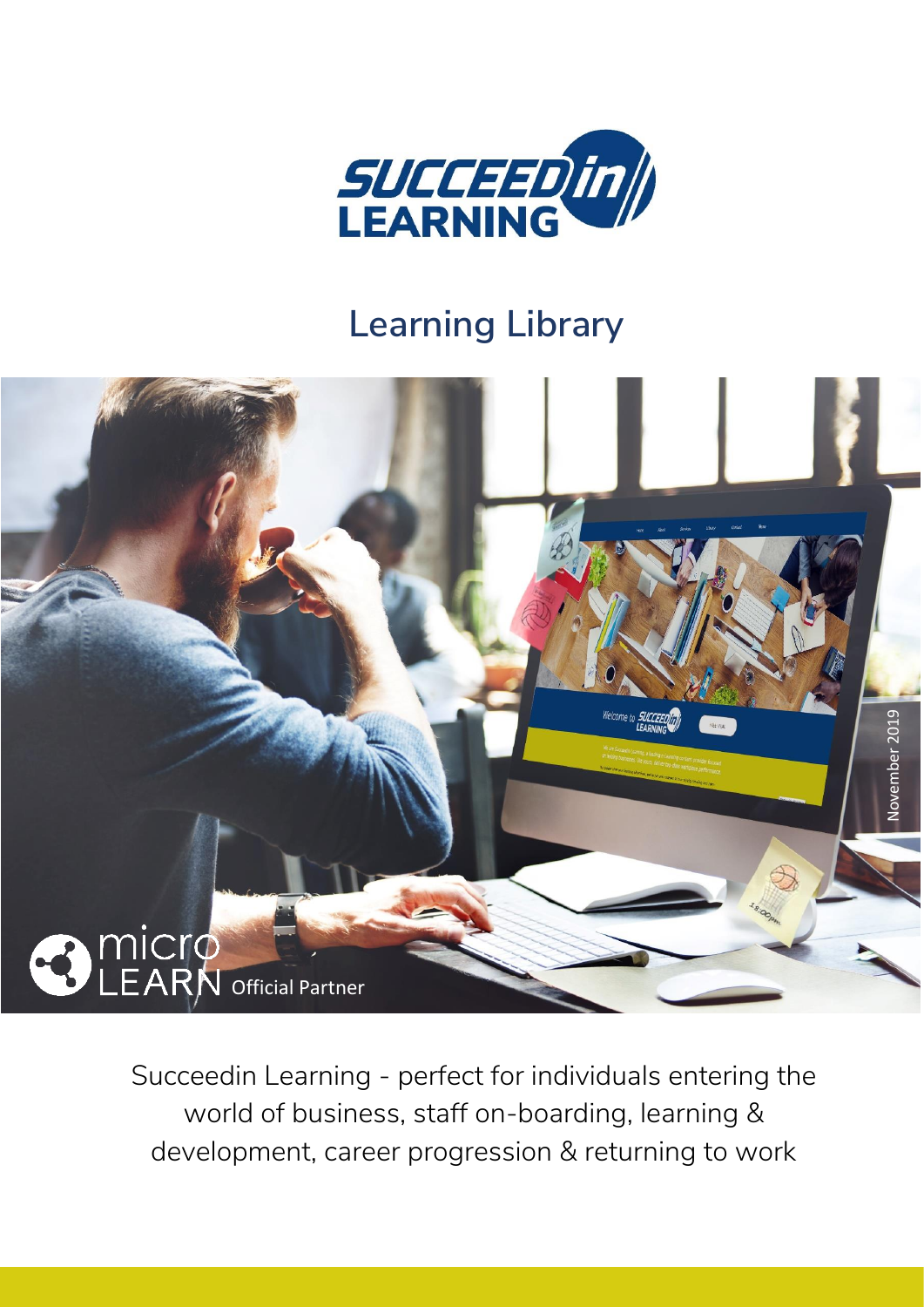The Succeedin Learning library of eLearning courses consists of a variety of Soft Skills and Compliance titles to cover a wide range of workplace requirements and provides the perfect way to get your online learning strategy off the ground or to compliment your career coaching content. We introduce new and diverse titles quarterly, adding to the already impressive library of courses.

### **Management & Leadership – 16 courses**



Accelerate your managers' development with motivational, effective and engaging online training. Designed to improve the skills and confidence of managers and leaders, the range covers everything from coaching and mentoring to giving feedback.

- 1. Developing Leadership
- 2. Training for Non-Trainers
- 3. Project Management
- 4. The Effective Leader
- 5. Coaching & Mentoring
- 6. Giving & Receiving Feedback
- 7. Taking Action
- 8. Planning & Monitoring Team Performance
- 9. Motivation & Effective Feedback
- 10.Managing Virtual Teams
- 11.Flexible Leadership
- 12.Coaching
- 13.Mentoring
- 14.Operational Agility
- 15.Planning for a Crisis
- 16.Taking the Leap

### **Personal Development - 10 courses**



Personal development is about maximising strengths and improving areas of weaknesses. This range is designed to help develop potential and improve employment skills through interactive online learning.

- 1. Making Objectives Happen
- 2. Problem Solving
- 3. Setting Objectives
- 4. Dealing with Stress
- 5. Time Management
- 6. Planning Your Own Development
- 7. Negotiation Skills
- 8. Decision Making
- 9. Confidence
- 10.Remote Working

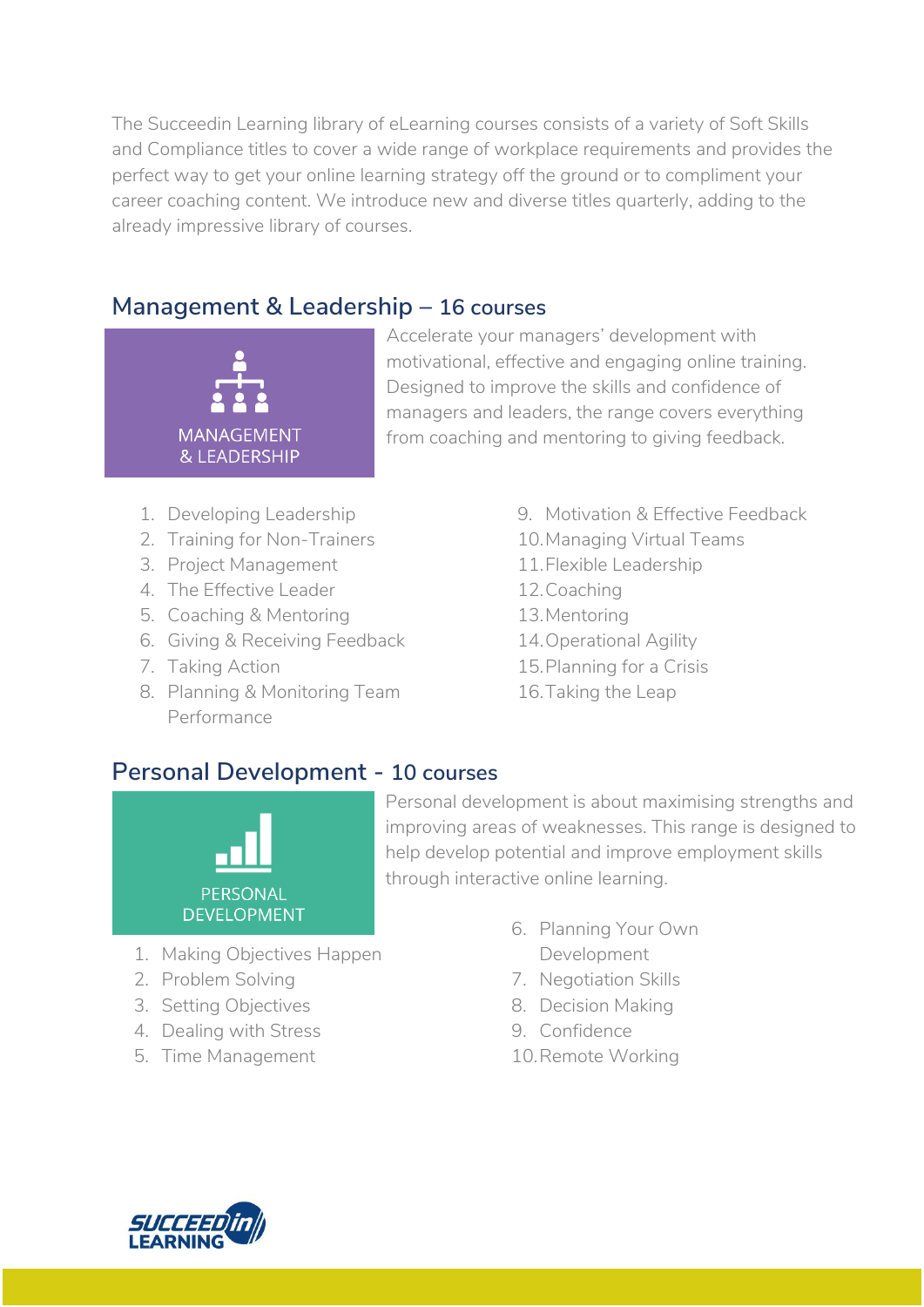### **Communication & Social Skills – 15 courses**



The Communication and Social Skills range is designed to help staff become more confident and effective in their communications, when speaking, listening and writing.

- 1. How to be Assertive
- 2. Body Language
- 3. What's Not Being Said?
- 4. Effective Writing
- 5. Asking the Right Questions
- 6. Expressing Yourself
- 7. Active Listening
- 8. Presenting with Confidence

### **Teamwork – 7 courses**

- 9. Presenting Data
- 10.Communicating with Emotional
- 11.Intelligence
- 12.Social Media Awareness
- 13.New! Communicating Under
- 14.Pressure
- 15.Workplace Diplomacy

**TEAMWORK** 

Effective teamwork is an essential part of any working environment. The Teamwork range is designed to help staff become more effective team players and leaders, playing an active role in the success of the team. Our Teamwork series will help you to understand the different stages of a team, to find your role and to run a productive meeting

- 1. Working in Teams
- 2. Dealing with Conflict
- 3. Effective Delegation
- 4. Find Your Role
- 5. Effective Meetings
- 6. Performance Troubleshooting
- 7. Collaborative Working

### **Data Protection & IT Security – 6 courses**



The 8 principles of the Data Protection Act set out rules for handling, processing and storing personal data. This range covers each principle and what your rights and responsibilities are under the Act.

- 1. GDPR Compilation
- 2. An Introduction to GDPR
- 3. Lawful Basis for Processing
- 4. Individual Rights
- 5. Accountability & Governance
- 6. Data Protection Act 20

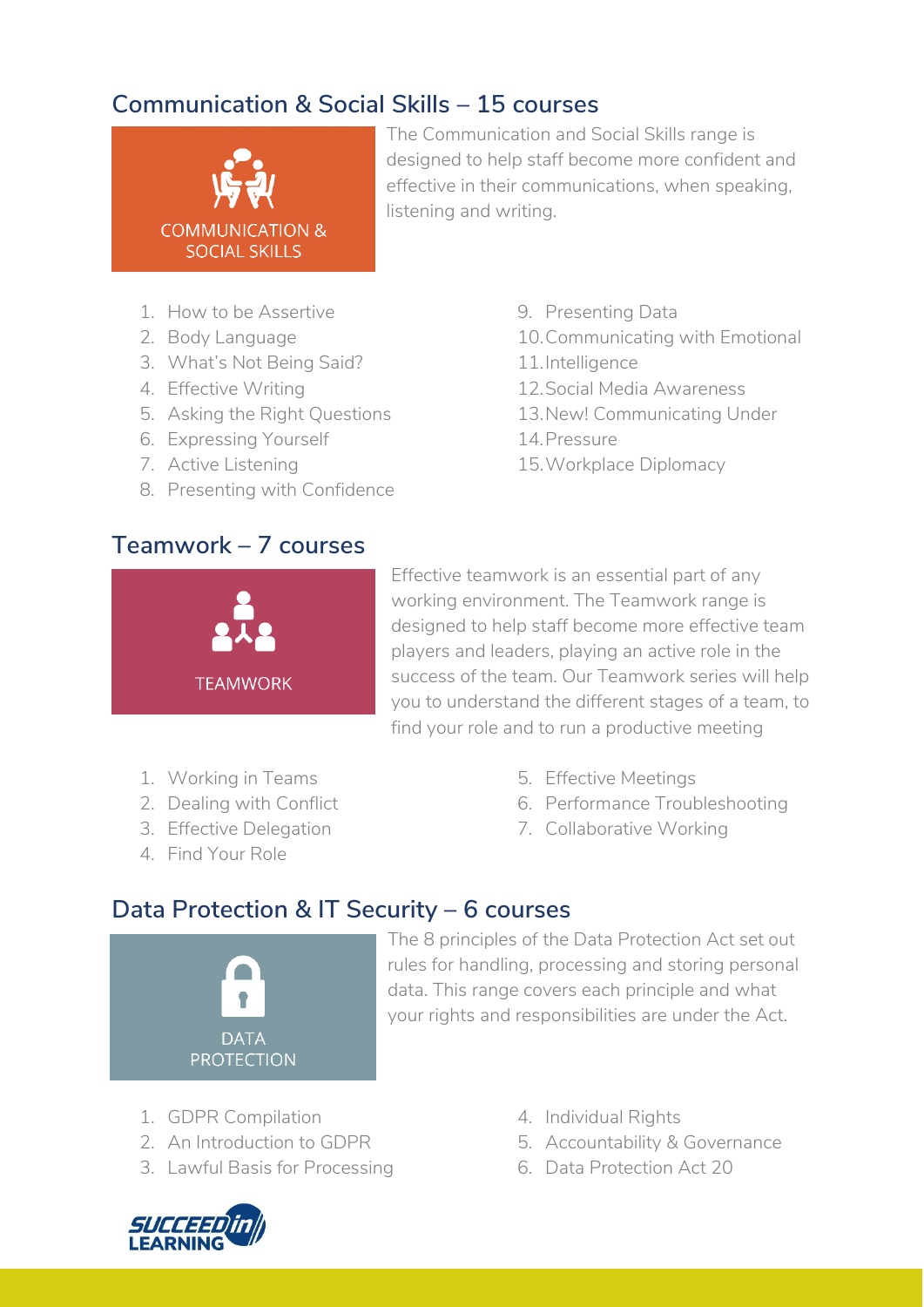### **Customer Service – 7 courses**



The Customer Service range offers staff insights into appropriate and effective customer service, from sending emails to handling complaints. The range is designed to offer useful advice for approaching new customers and maintaining existing ones.

- 1. Handling Complaints
- 2. Email Etiquette
- 3. Telephone Manner
- 4. Maintaining Existing Customers
- 5. Approaching New Customers
- 6. Know Your Customer
- 7. Understanding Brand & Reputation

### Workplace Wellbeing – 20 courses



The health and wellbeing of individuals within your organisation is vital, both in and out of the workplace. This range is designed to promote positive working cultures and highlight the risks and warning signs of poor mental health, stress, sickness and more.

- 1. Everyday Energy
- 2. Mental Health
- 3. Healthy Living
- 4. Impact & Influence
- 5. Value & Purpose
- 6. Positive Thinking
- 7. Resilience
- 8. Empathy
- 9. Life Balance
- 10.Relationship Building
- 11.Relaxation 12.Changing Behaviours 13.Creativity 14.Personal Agility
- 15.Managing Emotions
- 16.Mindset
- 17.Great Conversations
- 18.Better Judgements
- 19.Mindfulness
- 20.Letting Go

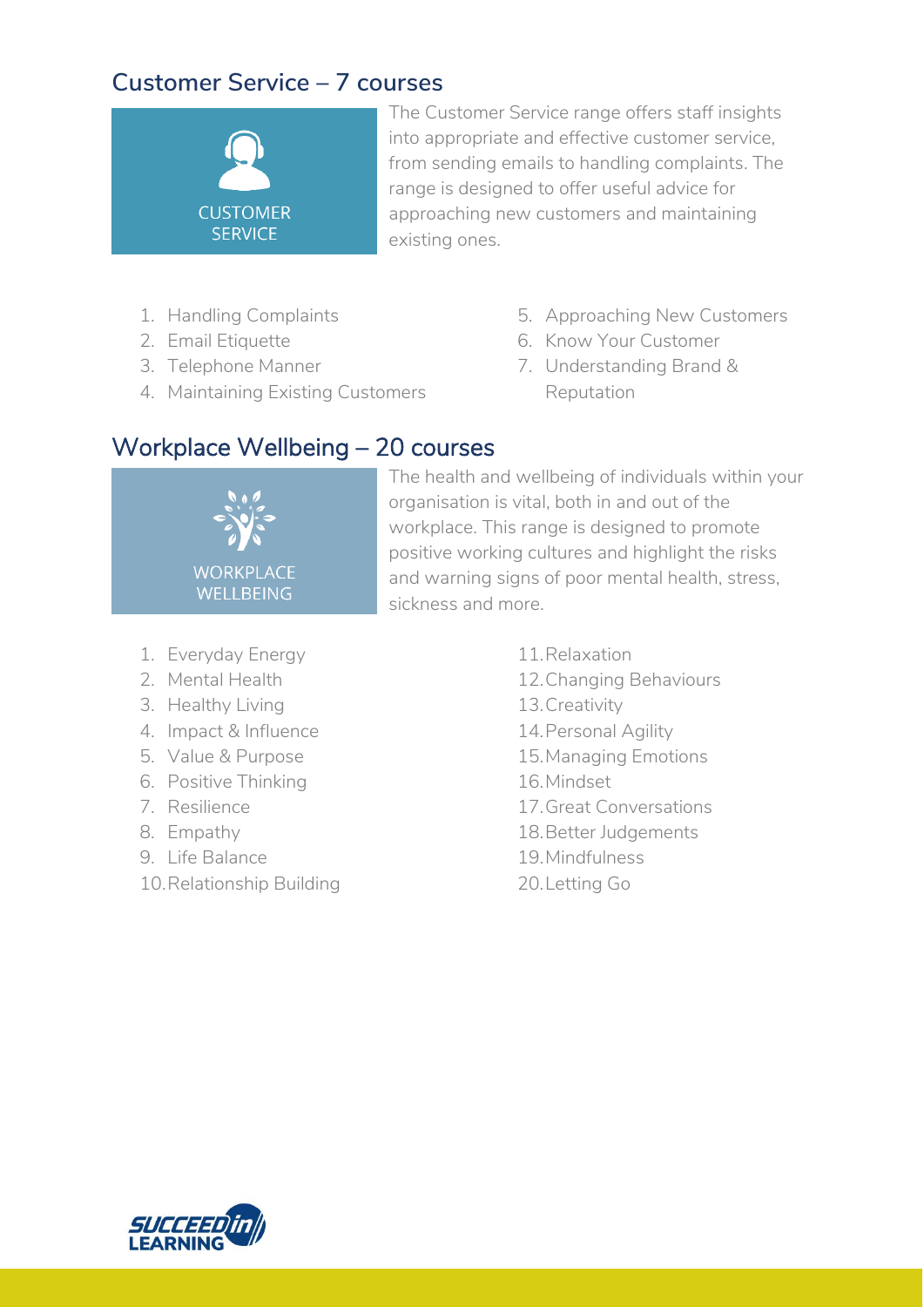### **Change Management – 6 Courses**



Change is an important part of any organisation's success, but it can be overwhelming. That's why we've created this suite of titles to help employees recognise why change is vital and how to accept and adapt to change.

- 1. Challenging the Status Quo
- 2. The need for strategy
- 3. Thriving in Change

**Finance – 8 courses**

- 4. Experiencing Change
- 5. Seeing Change through
- 6. Making the Change

# **FINANCE**

All organisations are exposed to the growing threat of financial crime, which ranges from bribery and fraud to money laundering and terrorist financing. Our Finance range is designed to improve your understanding of these key risk areas as well as exploring the basic techniques involved in the workplace.

- 1. Bribery Act 2010
- 2. Budgeting Basics
- 3. Anti-Money Laundering
- 4. Competition Law
- 5. Finance For Non-Financial Managers
- 6. Insider Trading
- 7. PCI-DSS
- 8. Bribery & Corruption

### **Literacy Skills – 4 courses**



- 1. The English Sentence
- 2. Spelling & Punctuation

Our Literacy Skills series has been designed to help you understand how to prepare and write an effective report. The range explores a variety of literacy features, which add structure and style to your writing, whilst reinforcing the fundamental rules of spelling and grammar.

- 3. Planning Your Report
- 4. Writing Your Report

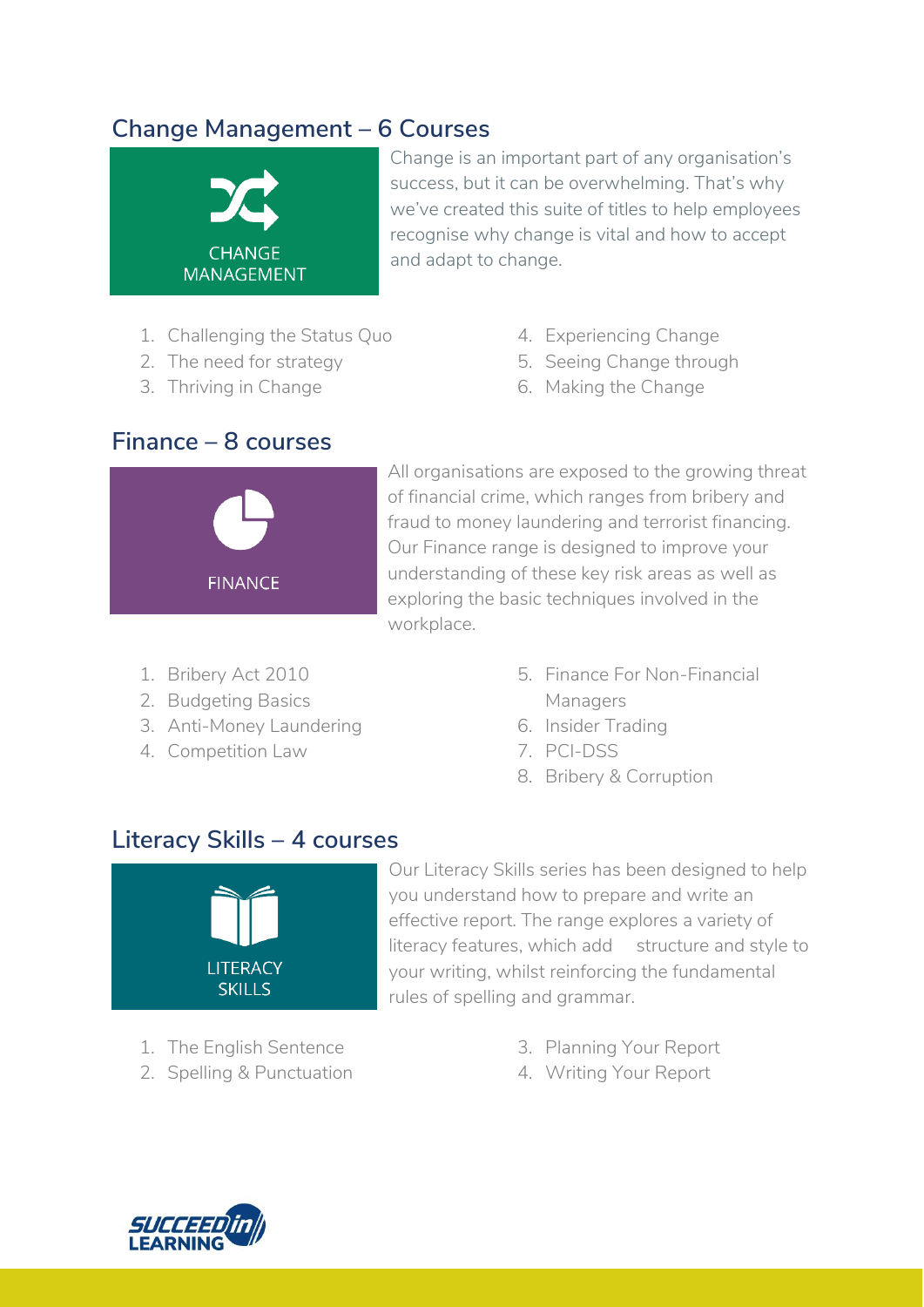### **Equality & Diversity – 12 courses**



Managing Equality & Diversity is a very real challenge for managers and employees in today's workplace. The Equality & Diversity range covers the Protected Characteristics identified by the Equality Act 2010, using case studies and questions to help you to understand and prevent discrimination at work.

- 1. Introduction
- 2. Age
- 3. Race
- 4. Religion or Belief
- 5. Gender Reassignment
- 6. Sex Discrimination
- 7. Sexual Orientation
- 8. Marriage & Civil Partnership
- 9. Pregnancy & Maternity
- 10.Disability
- 11.Unconscious Bias
- 12.Workplace Bullying

### **Health & Safety – 8 courses**



Health and Safety is one of the most important subjects that needs to be addressed at work, to maintain compliance with the law and to protect the workforce. These interactive, responsive modules make compliance training that bit more engaging!

- 1. Introduction
- 2. Fire
- 3. First Aid
- 4. Dangerous Substances
- 5. Display Screen Equipment
- 6. Electricity
- 7. Manual Handling
- 8. Slips & Trip

### **Career Development – 7 courses**



- 1. Tips for the Interviewee
- 2. Hiring Right First Time
- 3. Appraisal Interviews
- 4. Career Planning
- Whether you are conducting a recruitment interview, carrying out an appraisal interview with your team or you are the interviewee, this range offers tips and techniques to ensure a successful interview process.
	- 5. First Impressions
	- 6. Inducting A New Team Member
	- 7. Networking

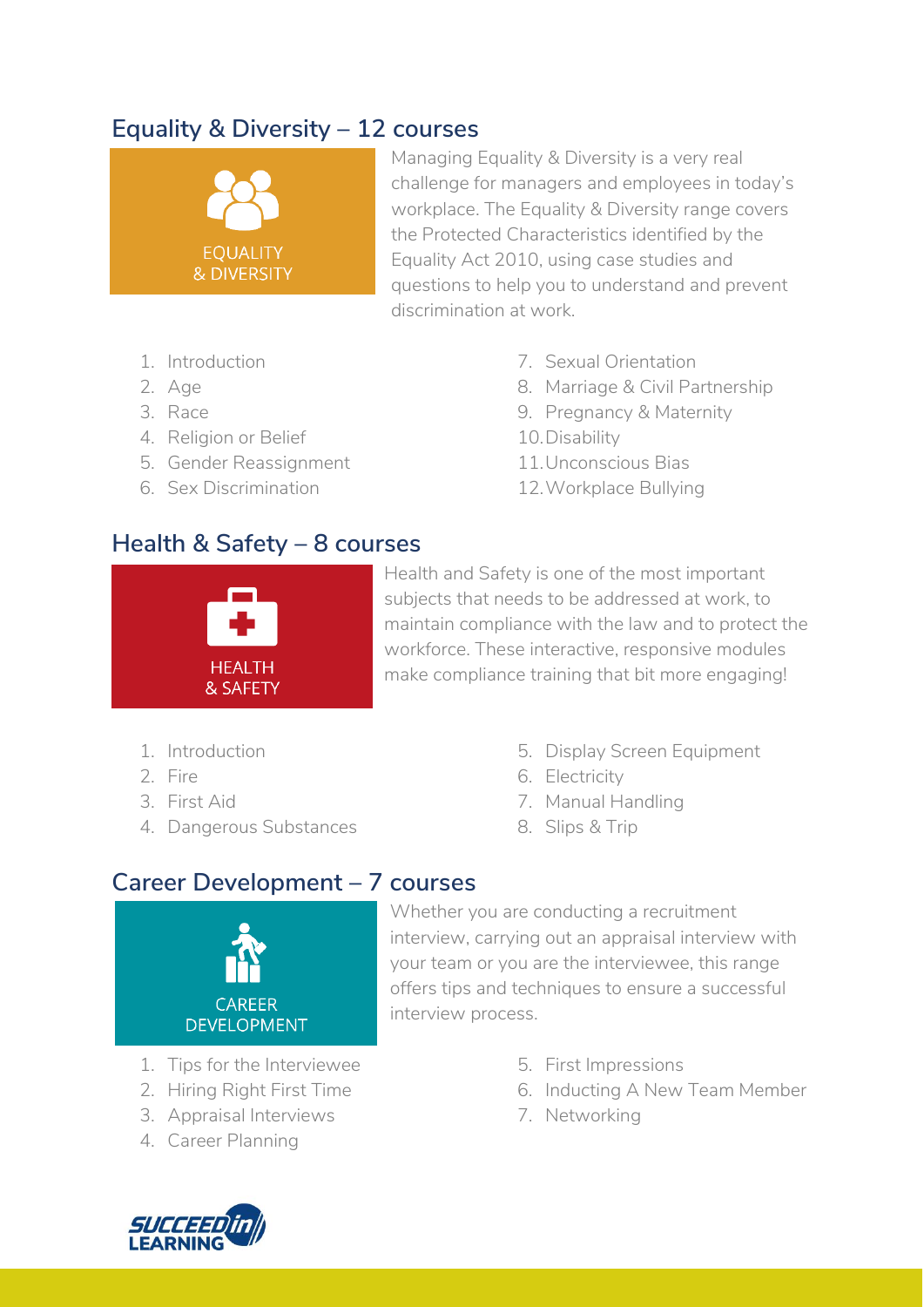### **Social & Corporate Responsibility – 7 courses**



Every company has certain social and corporate responsibilities which must be maintained. These range from sustainability to ethical trading, and help to protect your social, economic and environmental interests.

- 1. Sustainability
- 2. Cyber Security
- 3. Anti-Slavery
- 4. Driving at Work
- 5. Sickness & Absence
- 6. Right to Work
- 7. Whistleblowing

### **Safeguarding – 6 courses**



Safeguarding is everybody's responsibility, with each of us having a moral duty to recognise, record, report and respond to any concerns about harm and abuse. This suite explores a range of safeguarding issues related to Children and Vulnerable Adults for England and Wales, Scotland and Northern Ireland.

- 1. Safeguarding Children (England and Wales)
- 2. Safeguarding Vulnerable Adults (England and Wales)
- 3. Safeguarding Vulnerable Adults (Scotland)
- 4. Safeguarding Children (Northern Ireland)
- 5. Safeguarding Vulnerable Adults (Northern Ireland)
- 6. Safeguarding Children (Scotland)

### **Food Safety & Hygiene – 9 courses**



- 1. Introduction
- 2. Personal Hygiene
- 3. Food Law
- 4. Food Safety Management
- When storing or preparing food, it is essential that Food Standards are achieved and maintained. The Food Safety and Hygiene range covers everything from Food Law through to Allergies and Personal Hygiene
	- 5. Food Safety Hazards
	- 6. Food Allergy
	- 7. Temperature Control
	- 8. Food Bourne Illness
	- 9. Hygienic Premises